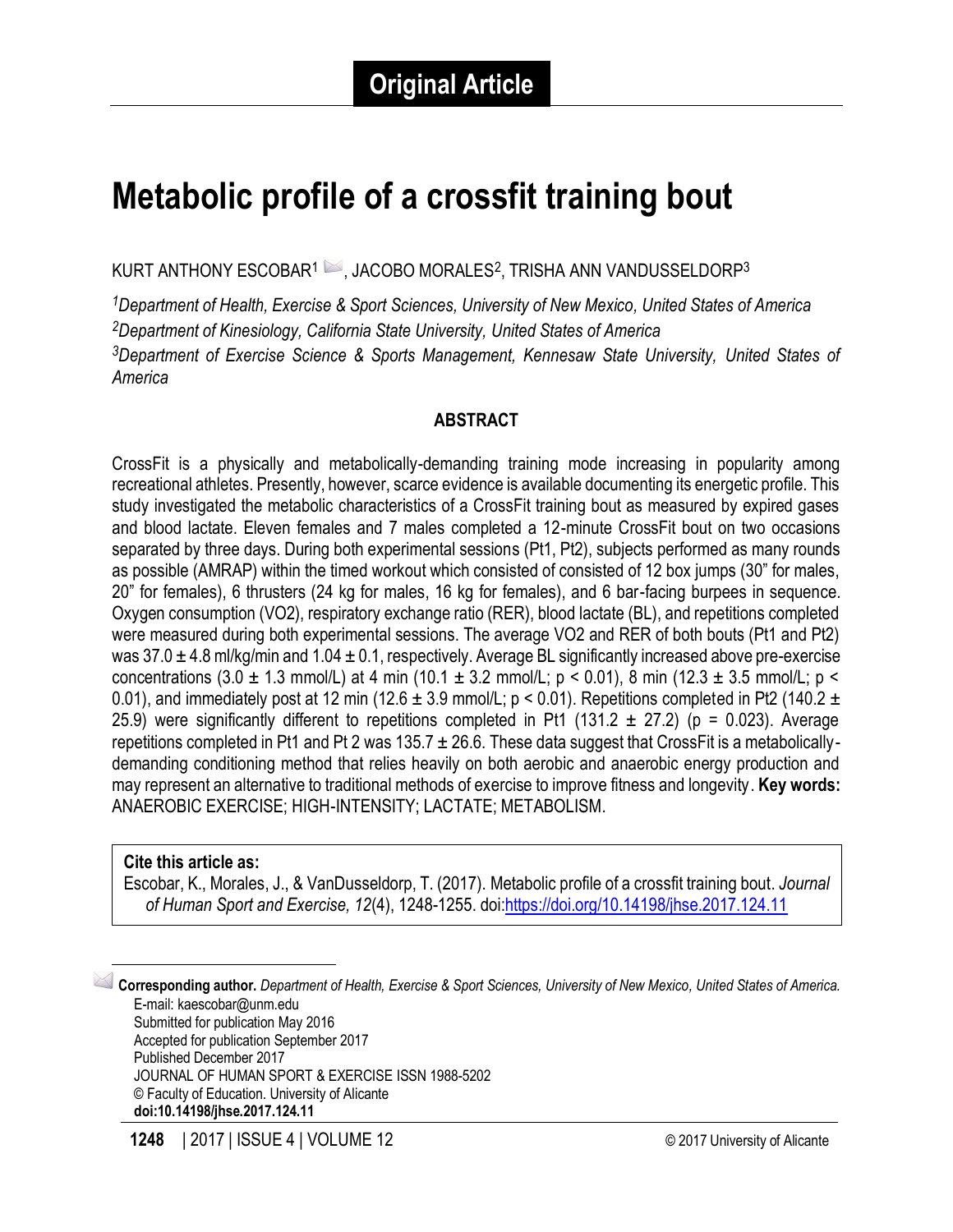# **INTRODUCTION**

CrossFit is a physically and metabolically demanding conditioning method that has become increasingly popular as a mode of exercise as well as a competitive sport. The ultimate training goal of CrossFit training is to maximize and sustain power output in each bout (Smith, Sommer, Starkoff, & Devor, 2013). This conditioning program is characterized by the use of gymnastics, strength training (including Olympic lifts), anaerobic training, and high power cardiorespiratory activities performed in varying combinations, loads, and volumes. Within a given workout, trainees may encounter several distinct and sometimes unconventional training stresses. For example, a CrossFit bout may involve light to moderate-loaded weight lifting performed at high-volumes or near 1RM loads performed at low-volumes followed by multiple sets of rope climbs. Some workouts may call for high-volumes of heavy loaded lifts accompanied by intense cardiorespiratory conditioning such as 1 mile run and/or row. These bouts vary in duration as well, ranging from 5 minutes or less to 30-45 min, and in rare cases, longer.

Similar to other strength/power performances, the aim of CrossFit bouts is to produce high power outputs, derived via anaerobic metabolism. However, whereas other high intensity performances are intermittent in nature with established periods of activity and rest, CrossFit is unique in that bouts are sustained. Most workouts lack prescribed rest periods, thereby making performance dependent on the individuals' ability to maintain a high power output. Individual training bouts are scored based on the athlete's ability to complete a set amount of work as fast as possible or to complete as much work as possible within a given time period (Smith et al., 2013). Thus, it is likely the energetic demands supporting CrossFit performance are derived from both aerobic and anaerobic means. The high-intensity nature of this training mode was illustrated by Babiash et al. [\(Babiash, Porcari, Steffen, Doberstein, & Foster, 2013\)](#page-6-0) who collected descriptive data of the metabolic demands of two CrossFit workouts. During each of the two workouts corresponding VO2 were 44.8  $(\pm 7.75)$  and 44.2 ( $\pm 8.85$ ) ml/kg/min, respectively (males) and 36.6 ( $\pm 9.14$ ) and 32.4 ( $\pm 5.31$ ) ml/kg/min (females). The achieved  $VO<sub>2</sub>$  scores reported by Babiash et al. represented oxygen uptakes above the subjects' anaerobic threshold. In addition, substantial blood lactate (BL) changes were also noted; + 11.6 ( $\pm$ 2.96) and + 11.0 ( $\pm$  4.41) mmol/L in males and + 10.2 ( $\pm$  3.20) and + 8.46 ( $\pm$  1.88) mmol/L in females indicating high glycogenolytic flux (Greenhaff et al., 1994). It is worth noting that expired gases were not collected during the experimental sessions, and  $VO<sub>2</sub>$  was calculated using a regression equation for each subject based on heart rate data. Another study by Shaw et al. (Shaw, Dullabh, Forbes, Brandkamp, & Shaw, 2015) noted significant increases in heart rate and blood lactate levels as well. At present, no data exits documenting VO2 collected during CrossFit performance.

CrossFit is practiced by a variety of populations including novice trainees seeking improved health and fitness as well as highly-trained athletes. Therefore, data describing the metabolic characteristics of this mode of training are necessary to develop an understanding of the specific stresses and thus anticipate the subsequent adaptations imposed by such training stresses. To date there is scarce literature pertaining to CrossFit and as far as the authors are concerned, presently, there is no published evidence addressing the metabolic profile or nutrient blend supporting CrossFit conditioning as measured by expired gases during a training bout. Such inquiry will enhance the ability of practitioners to not only make programming and periodizing training adjustments, but also tailor nutrient intake for these trainees. Thus, the purpose of this study is to investigate the metabolic profile of CrossFit training as measured by expired gases and BL during a 12 minute workout. Results will provide information regarding the metabolic and physiological demands and responses elicited by this novel training method. Additionally, establishing the metabolic profile of CrossFit training may aid in making nutritional recommendations for such performance. It was hypothesized that this CrossFit bout would result in a high, mean oxygen consumption (VO<sub>2</sub>), as well as respiratory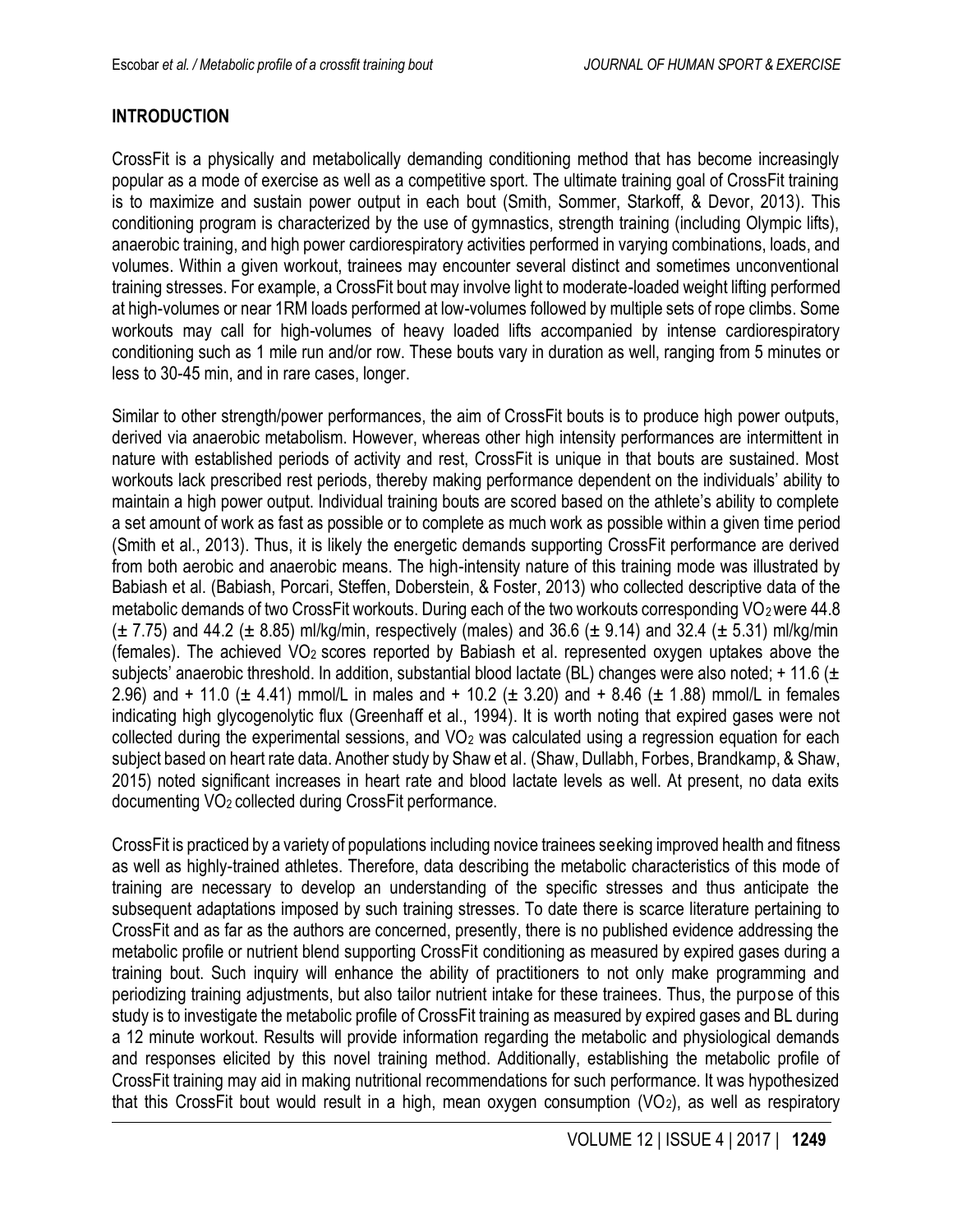exchange ratio (RER) and blood lactate (BL) scores that would reflect significant and sustained glycolytic energy production.

### **MATERIAL AND METHODS**

# *Participants*

Eighteen recreationally-trained individuals (eleven females, mean age: 22.9 ± 2.8 yrs; mean body mass 61.1  $\pm$  5.5 kg; mean height: 164.5  $\pm$  5.4 cm; 7 males, mean age: 26.1  $\pm$  10.2 yrs; mean body mass 77.2  $\pm$  8.8 kg; mean height: 178.7  $\pm$  8.1 cm) with a strength and conditioning experience of  $\geq$  3 days per week for a minimum of one year participated in the study (Table 1). Given the broad spectrum of training adaptations that is present with the CrossFit community (due to the variety in programming and periodization), it is difficult to establish a common athletic "profile" with all CrossFit trainees. Thus, we believe our criteria for subject selection introduced a valid representative sample of those who practice CrossFit. In addition, potential subjects must have been familiar with the movements of the exercise protocol and were capable of meeting the demands of the associated stresses. To ensure the latter, a video illustrating the expected exercise mechanics was shown and a questionnaire was administered to further validate the criteria for inclusion. Subjects completed a three day dietary record using the MyFitnessPal mobile application within a seven day period. Mean CHO intake of subjects was 3.55 g/kg/day (± 1.22). This was done to control variance in CHO intake among subjects given the well-established effect of CHO on intense exercise (Lambert & Flynn, 2002; Maughan et al., 1997). Eligible participants were also required to complete a Physical Activity Readiness Questionnaire (PAR-Q) to ensure a reasonable good health standing and physical preparedness. The participants were informed of the risks and benefits involved, and signed a written informed consent prior to participation. The protocol for this investigation conformed to the California State University, Fresno (CSUF) policy on the use of human subjects.

|                       | Female ( $n = 11$ ) | Male ( $n = 7$ ) |  |
|-----------------------|---------------------|------------------|--|
| Age (yrs)             | $22.9 \pm 2.8$      | $26.1 \pm 10.2$  |  |
| <b>Body Mass (kg)</b> | $61.1 \pm 5.5$      | $77.2 \pm 8.8$   |  |
| Height (cm)           | $164.5 \pm 5.4$     | $178.7 \pm 8.1$  |  |

**Table 1.** Mean and standard deviation for age, body mass, and height of subjects.  $(n = 18)$ .

 $yrs = years$ ,  $kg = kilograms$ ,  $cm = centimeters$ 

#### *Procedures*

Subjects completed the first of two performance tests (Pt1) in the Human Performance Laboratory (HPL) at CSUF, Department of Kinesiology. Pt1 was followed by three days of complete rest. The next day subjects again reported to the HPL and executed the second performance test (Pt2; Figure 1). Pt2 was intended to evaluate the consistency of the dependent variables measured during Pt1.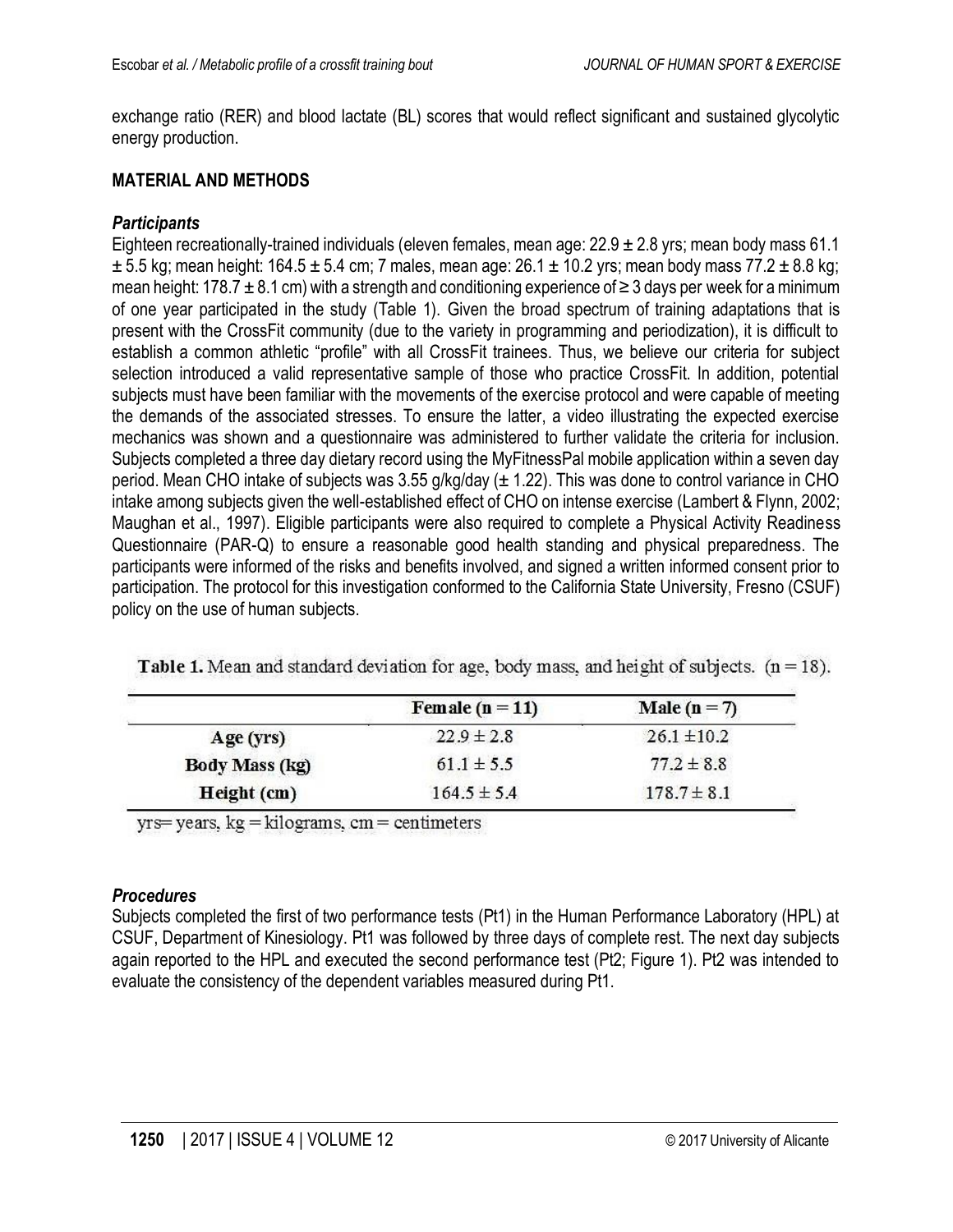

Figure 1. Depiction of exercise protocol and blood lactate (BL) sampling time points.

# *Performance Test*

During both performance tests, VO<sub>2</sub> and RER were measured (15 second average) using the ParvoMedics' True One 2400 Metabolic Measurement System (Sandy, Utah, USA) connected via a hose to a 2-way Hans-Rudolph Valve (Shawnee, Kansas, USA. In addition, BL was assessed with a Scout lactate analyzer (Leipzig, Germany) according to procedures described by the manufacturer. In both experimental sessions (Pt1, Pt2), subjects were required to perform as many rounds as possible (AMRAP) of a popular 12-minute CrossFit workout (Rahoi). Consistent with the CrossFit training method all loads were fixed for each sex and consisted of twelve 30" (20" for females) box jumps, six 24 kg (16 kg for females) thrusters, and 6 bar-facing burpees in sequence. Also consistent with CrossFit training, there were no rest periods during both 12-minute bouts. Thus, our subjects were allowed to take self-selected rest periods of varying frequency and duration. This workout was selected to minimize a skill bias as the included movements are not highly technical or skilldependent. In addition, such movements were expected to be familiar to most subjects. In order to collect expired gases during these non-traditional and more dynamic exercise bouts, two 9' gas collection hoses were connected with a cardboard mouthpiece (used for spirometry) and athletic tape. The hose extending from the Hans Rudolph valve was taped to the right side of the headgear and run down the back of the subject. The hose was held in place using a large resistance band, which was wrapped around the torso. This setup required that the thrusters be performed with kettlebells as the Hans Rudolph valve would interfere with the path of the barbell.

#### *Statistical Analyses*

The dependent variables in the study corresponded to those measured during the experimental exercise sessions (Pt1, Pt2). The dependent variables were: mean VO<sub>2</sub> (ml/kg/min), mean RER, BL (mmol/L) (pre, 4 min, 8 min, immediately post [12 min]), and repetitions completed. For all dependent measures, descriptive statistics (means and standard deviations) were calculated. A paired samples t-test was done to probe for differences between Pt1 and Pt2. A Pearson's correlation coefficient was done for dependent variables for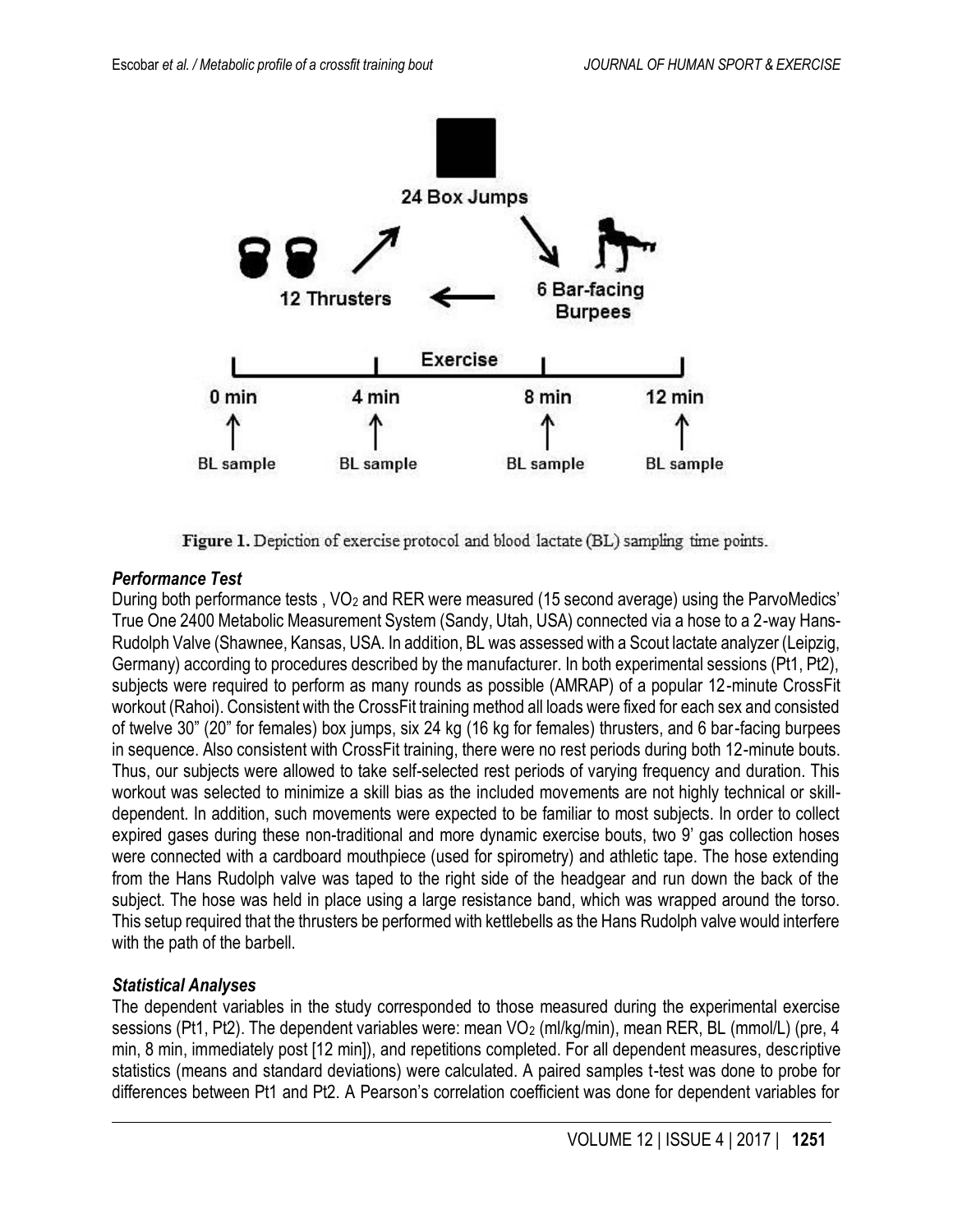Pt1 and Pt2. A univariate analysis of variance (ANOVA) was done for BL at pre-exercise, 4 min, 8 min, and 12 min. For all statistical tests, a significance of p ˂ 0.05 was set *priori*. All analyses were done with the Statistical Package for the Social Sciences (V.21; SPSS Inc., Chicago IL).

# **RESULTS**

No statistically significant differences were found between Pt 1 and Pt 2 at any of the measured time-points for the dependent variables: mean VO<sub>2</sub>, mean RER, and BL at pre, 4 min, 8 min, and immediately post at 12 min (p <0.05). As seen in Table 2 the average VO<sub>2</sub> from both bouts (Pt1 and Pt2) was  $37.0 \pm 4.8$  ml/kg/min. Pearson correlation coefficient of Pt 1 and Pt 2 for mean  $VO<sub>2</sub>$  was r = .679. Average RER for Pt 1 and Pt 2 was 1.04  $\pm$  0.1 (Pearson correlation coefficient:  $r = .788$ ). BL significantly increased above pre-exercise concentrations (3.0  $\pm$  1.3 mmol/L) at 4 min (10.1  $\pm$  3.2 mmol/L; p < 0.01), 8 min (12.3  $\pm$  3.5 mmol/L; p < 0.01), and immediately post at 12 min (12.6  $\pm$  3.9 mmol/L; p < 0.01) in Pt1 and Pt2. Pearson correlation coefficients were r = .643, .313, .489, .310, respectively. As indicated in Table 1, the repetitions completed in Pt2 (140.2  $\pm$  25.9) were significantly different to repetitions completed in Pt1 (131.2  $\pm$  27.2) (p = 0.023). Average repetitions completed in Pt1 and Pt 2 was  $135.7 \pm 26.6$ . Pearson correlation coefficient of the exercise bouts for repetitions completed was r = .837.

Table 2. Mean oxygen consumption (VO<sub>2</sub>; ml/kg/min), mean respiratory exchange ratio (RER), blood lactate (BL; mmol/L) at pre-exercise, 4 min, 8 min, and immediately post (12 min), and repetitions completed. ( $n = 18$ ). \*significantly different from pre-exercise ( $p < 0.05$ ).

|                        | VO.<br>$m\log(\min)$ | RER            | <b>BL</b> Pre<br>(mmol/L) | $BL$ 4 $min$<br>$(mmol/L)^*$ | $BL_8$ min<br>$(mmol/L)^*$ | BL 12 min<br>$(mmol/L)^*$ | <b>Repetitions</b><br>completed |
|------------------------|----------------------|----------------|---------------------------|------------------------------|----------------------------|---------------------------|---------------------------------|
| Mean of<br>$Pt1 + Pt2$ | $37.0 \pm 4.8$       | $1.04 \pm .06$ | $3.0 \pm 1.3$             | $10.1 \pm 3.2$               | $12.3 \pm 3.5$             | $12.6 \pm 3.9$            | $135.7 \pm 26.6$                |

# **DISCUSSION**

The purpose of this study was to investigate the metabolic characteristics of a CrossFit training bout. Both 12-minute workouts resulted in a mean VO2, mean RER, and BL scores indicative of high metabolic cost and anaerobic energy contribution. High and sustained VO<sub>2</sub> was noted (average of 37.0 ml/kg/m  $\pm$  26.6 between Pt 1 and Pt 2). The corresponding RER average was  $1.04 \pm 0.1$ . RER scores above 1.0 may imply the inclusion of nonmetabolic CO<sub>2</sub> in expired gas formed from the buffering of free H<sup>+</sup> ions within the bloodstream as a result of from rapid ATP hydrolysis (Goedecke et al., 2000), however, given the non-steady state nature of this exercise, the use of expired gasses to make inferences on substrate use (i.e. CHO metabolism) should be withheld. Nonetheless, these measures demonstrate that CrossFit training is that of intense nature. This is confirmed by the substantial increases in BL concentration observed throughout the bout at 4 min, 8 min, and 12 min (Figure 2): 10.1, 12.3, and 12.6 mmol/L, respectively. Peak concentrations sampled from the exercise sessions were 22.1 mmol/L, 21.4 mmol/L, and 19.4 mmol/L. The observed BL response elicited from the present training bout is similar to that noted in repeated Wingate performance (Wahl et al., 2013). Repetitions completed were significantly difference between Pt 1 and Pt2: 131.2 vs. 140.2, respectively. This is likely due to a learning effect between performances resulting in more strategic pacing and timely selection of rest intervals to combat fatigue.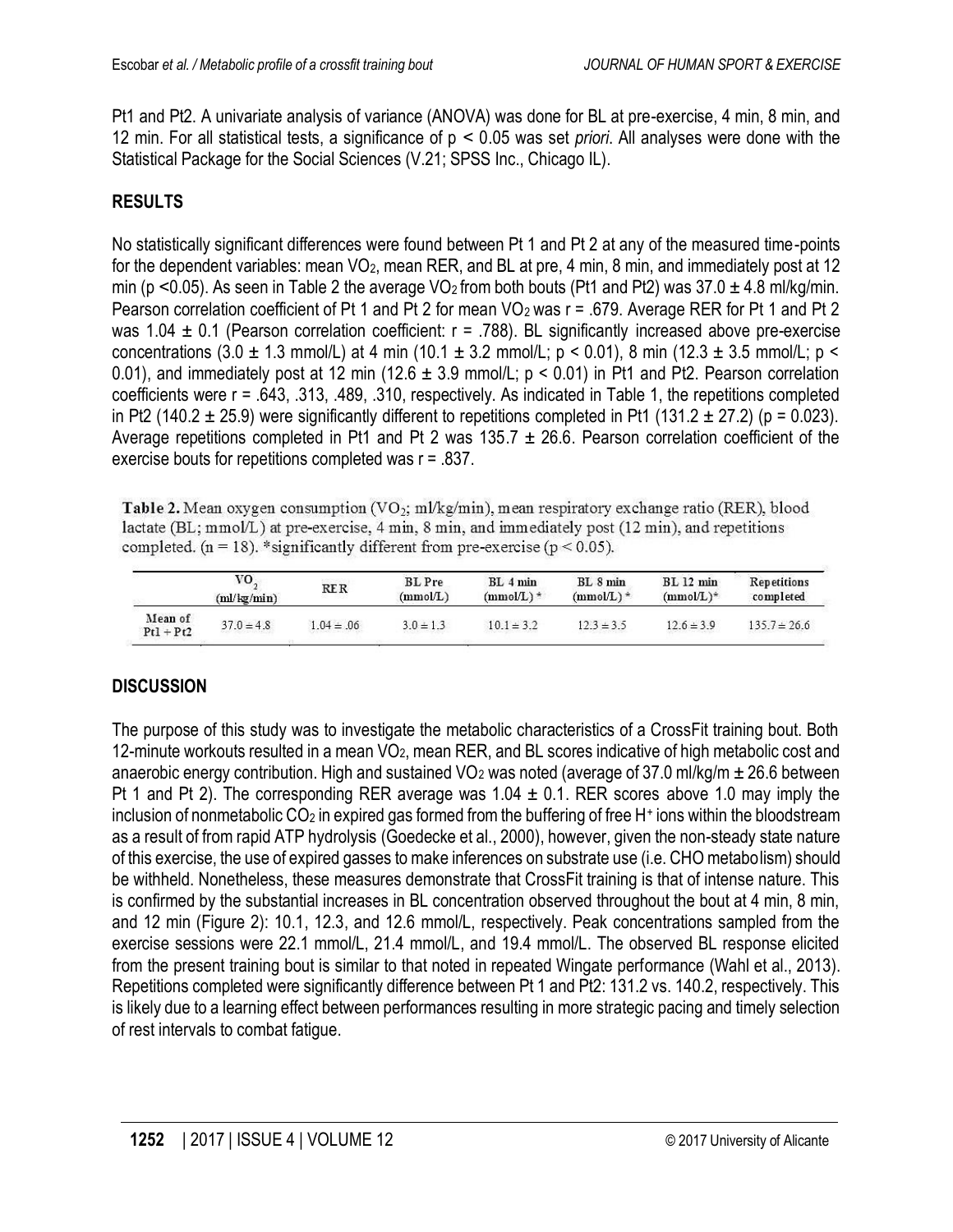

Figure 2. Blood lactate (BL; mmol/L) at pre-exercise, 4 min, 8 min, and immediately post (12 min). \*significantly different from pre-exercise (p < 0.05).

Given the intense nature of CrossFit training as demonstrated by the present study, CrossFit may serve as an effective mode for metabolic conditioning. The metabolic responses, including VO<sub>2</sub> and BL, observed in the present study are similar to those elicited from other high-intensity interval-based training (Fortner, Salgado, Holmstrup, & Holmstrup, 2014) which has been shown to enhance measures of aerobic and anaerobic capacity (Ogita, Hara, & Tabata, 1996; Tabata et al., 1996). Of the few studies available, Smith et al. (Smith et al., 2013) reported that 10 weeks of CrossFit-based power training improved VO2max in a mixed sample of trained and untrained males (43.10  $\pm$  1.40 to 48.96  $\pm$  1.42 ml/kg/min) and females (35.98  $\pm$  1.60 to 40.22  $\pm$  1.62 ml/kg/min). Improvements in body fat percentage were also noted; males incurred an average decrease of 4.2% while females experienced a 3.4% decrease. This finding is similar to investigations of other forms of high-intensity interval-type training and resistance exercise-based circuit training that have resulted in improved measures of fitness (Laursen & Jenkins, 2002). Franch et al. (Franch, Madsen, Djurhuus, & Pedersen, 1998) showed that 6 weeks of intense interval training using 4 to 6 sets of 4 minute intervals resulted in a 6% improvement in VO<sub>2</sub>max and a greater increase in time to exhaustion at 85% VO2max compared to 6 weeks of continuous running (+93% vs. +67%, respectively). Similarly, Tabata et al. (Tabata et al., 1996) reported a 7 ml/kg/min increase in VO2max in addition to a 28% increase in anaerobic capacity following 6 weeks of 7 to 8 sets of 20 second cycling at ~170% VO2max with a 10 second rest period between bouts while 6 weeks of sustained moderate-intensity exercise resulted in a 5 ml/kg/min increase in VO2max, but no increase in anaerobic capacity. Additionally, 24 weeks of low-volume and high-volume resistance exercise-based circuit training is capable of improving measures of muscular strength, power, and endurance, including 1RM bench press and leg press, vertical jump power, and bench press and leg press repetitions to failure at 80% 1RM(Marx et al., 2001). Given that CrossFit incorporates elements of metabolic conditioning including both aerobic and anaerobic, as well as resistance-based training in combination, it is likely that chronic training would lead to similar improvements in aerobic power, anaerobic capacity, and muscular fitness as seen by Tabata et al (Tabata et al., 1996) and Franch et al.(Franch et al., 1998). In addition, CrossFit may lead to improved markers of metabolic health, given that shorter and intense exercise bouts similar in nature to CrossFit training have been shown to elicit positive effects on symptoms associated with cardiometabolic diseases such as coronary heart disease (Gibala, Little, Macdonald, & Hawley, 2012; Warburton et al., 2005), obesity (Gibala et al., 2012; Whyte, Gill, & Cathcart, 2010) and insulin resistance (Gibala et al., 2012; Hood, Little, Tarnopolsky, Myslik, & Gibala, 2011; Little et al., 2011).

#### **CONCLUSION**

CrossFit is a metabolically-demanding conditioning method that relies heavily on both aerobic and anaerobic energy production. Regular training may lead to enhancements of aerobic and anaerobic capacity as well as improved metabolic health. Thus, the CrossFit training methodology appears to represent a novel alternative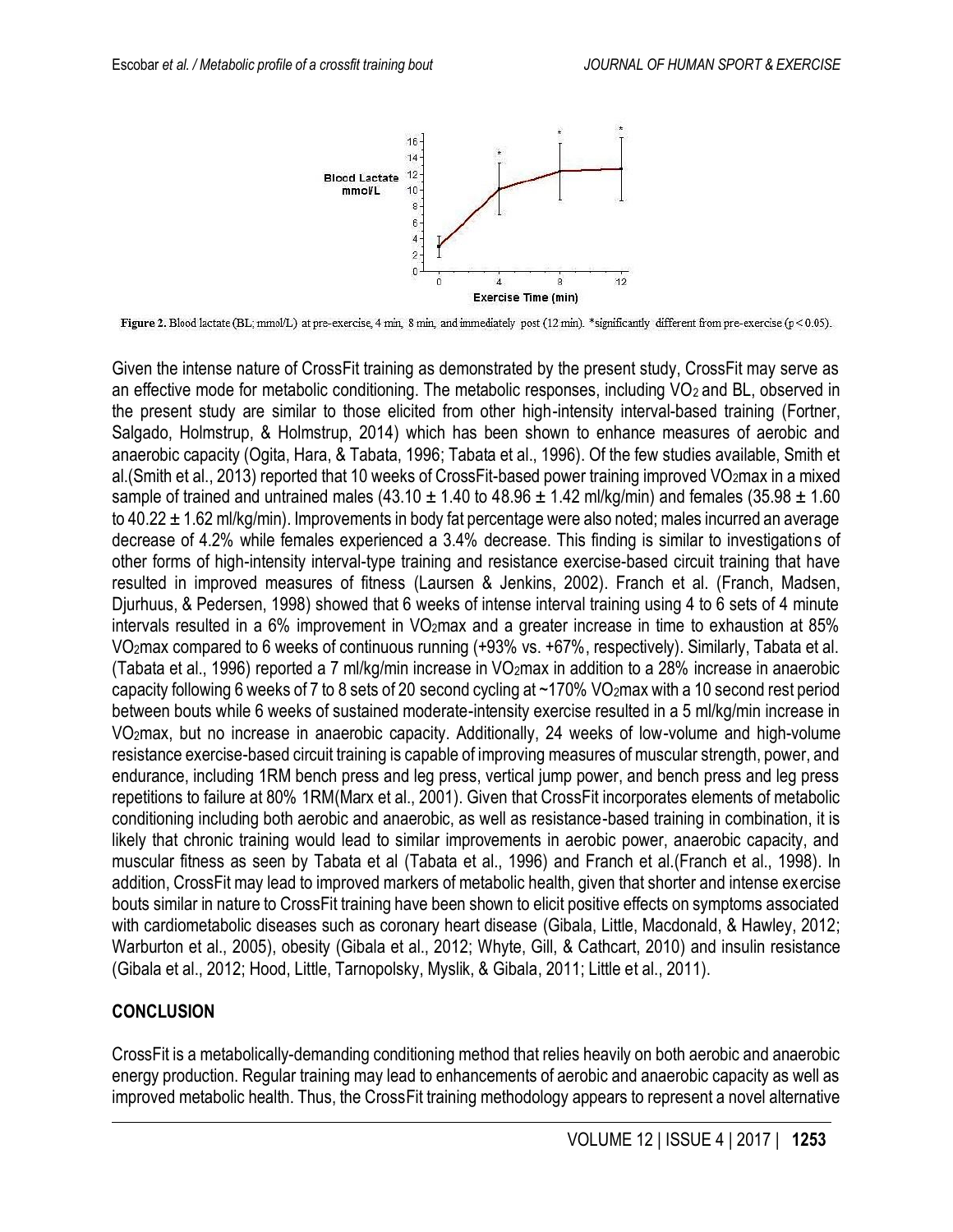to traditional methods of exercise and conditioning that likely results in positive outcomes of fitness and longevity. Future inquiry is warranted to further characterize the metabolic profile of CrossFit training and elucidate the long-term adaptations and benefits to this mode of training.

#### **REFERENCES**

- <span id="page-6-0"></span>1. Babiash, P., Porcari, J. P., Steffen, J., Doberstein, S., & Foster, C. (2013). CrossFit: New research puts popular workout to the test. Ace ProSource(November), 4.
- 2. Fortner, H. A., Salgado, J. M., Holmstrup, A. M., & Holmstrup, M. E. (2014). Cardiovascular and Metabolic Demands of the Kettlebell Swing using Tabata Interval versus a Traditional Resistance Protocol. International Journal of Exercise Science, 7(3), 7.
- 3. Franch, J., Madsen, K., Djurhuus, M. S., & Pedersen, P. K. (1998). Improved running economy following intensified training correlates with reduced ventilatory demands. [Clinical Trial Research Support, Non-U.S. Gov't]. Med Sci Sports Exerc, 30(8), 1250-1256. <https://doi.org/10.1097/00005768-199808000-00011>
- 4. Gibala, M. J., Little, J. P., Macdonald, M. J., & Hawley, J. A. (2012). Physiological adaptations to lowvolume, high-intensity interval training in health and disease. [Research Support, Non-U.S. Gov't Review]. J Physiol, 590(Pt 5), 1077-1084[. https://doi.org/10.1113/jphysiol.2011.224725](https://doi.org/10.1113/jphysiol.2011.224725)
- 5. Goedecke, J. H., St Clair Gibson, A., Grobler, L., Collins, M., Noakes, T. D., & Lambert, E. V. (2000). Determinants of the variability in respiratory exchange ratio at rest and during exercise in trained athletes. [Comparative Study Research Support, Non-U.S. Gov't]. Am J Physiol Endocrinol Metab, 279(6), E1325-1334.
- 6. Greenhaff, P. L., Nevill, M. E., Soderlund, K., Bodin, K., Boobis, L. H., Williams, C., & Hultman, E. (1994). The Metabolic Responses of Human Type-I and Type-Ii Muscle-Fibers during Maximal Treadmill Sprinting. Journal of Physiology-London, 478(1), 149-155. <https://doi.org/10.1113/jphysiol.1994.sp020238>
- 7. Hood, M. S., Little, J. P., Tarnopolsky, M. A., Myslik, F., & Gibala, M. J. (2011). Low-volume interval training improves muscle oxidative capacity in sedentary adults. [Research Support, Non-U.S. Gov't]. Med Sci Sports Exerc, 43(10), 1849-1856.<https://doi.org/10.1249/MSS.0b013e3182199834>
- 8. Lambert, C. P., & Flynn, M. G. (2002). Fatigue during high-intensity intermittent exercise: application to bodybuilding. [Research Support, U.S. Gov't, P.H.S. Review]. Sports Med, 32(8), 511-522. <https://doi.org/10.2165/00007256-200232080-00003>
- 9. Laursen, P. B., & Jenkins, D. G. (2002). The scientific basis for high-intensity interval training: optimising training programmes and maximising performance in highly trained endurance athletes. [Review]. Sports Med, 32(1), 53-73.<https://doi.org/10.2165/00007256-200232010-00003>
- 10. Little, J. P., Gillen, J. B., Percival, M. E., Safdar, A., Tarnopolsky, M. A., Punthakee, Z., . . . Gibala, M. J. (2011). Low-volume high-intensity interval training reduces hyperglycemia and increases muscle mitochondrial capacity in patients with type 2 diabetes. [Research Support, Non-U.S. Gov't]. J Appl Physiol (1985), 111(6), 1554-1560[. https://doi.org/10.1152/japplphysiol.00921.2011](https://doi.org/10.1152/japplphysiol.00921.2011)
- 11. Marx, J. O., Ratamess, N. A., Nindl, B. C., Gotshalk, L. A., Volek, J. S., Dohi, K., . . . Kraemer, W. J. (2001). Low-volume circuit versus high-volume periodized resistance training in women. [Clinical Trial Randomized Controlled Trial]. Med Sci Sports Exerc, 33(4), 635-643. <https://doi.org/10.1097/00005768-200104000-00019>
- 12. Maughan, R. J., Greenhaff, P. L., Leiper, J. B., Ball, D., Lambert, C. P., & Gleeson, M. (1997). Diet composition and the performance of high-intensity exercise. [Review]. J Sports Sci, 15(3), 265-275. <https://doi.org/10.1080/026404197367272>